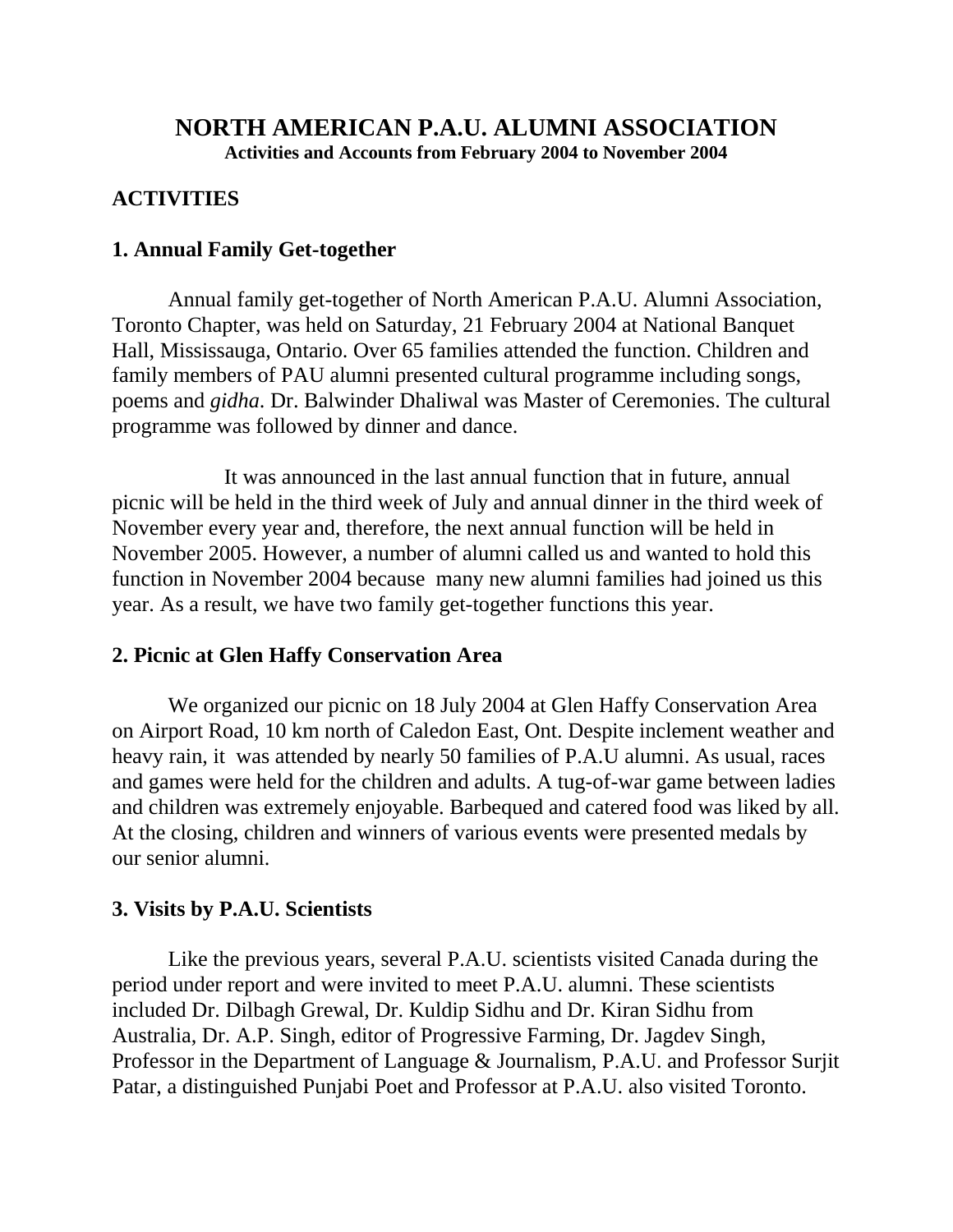### **4. Publication of a Souvenir**

As you will notice from the report of accounts that despite contribution of several alumni to a reserve fund, our accounts are again in deficit. Therefore, it was decided to publish a souvenir with paid advertisements of alumni businessmen to collect extra funds and make up the deficit. You have the copies of this souvenir available at the registration desk.

## **5. The new Sub-Committee for organizing next functions**

We had always requested for the support and active involvement of P.A.U. alumni for the organization of our activities. Several active alumni have joined us in doing so in the recent past which include Ranjit Singh, Tehal Singh Brar, Tejinder Bedi, Jagtar Shergill, Paramjit Birdi, Palvinder Gill, etc.

In a meeting of organizing committee held on 6 November 2004, it was decided that a new sub-committee will organize our functions for a year. Ravi Sodhi will be in-charge of this sub-committee with Harjit Dhaliwal, Tehal Brar and Sukhdev Sekhon as other members. All alumni are requested to give them all the help and support in doing so.

## *Suggestions from alumni to improve the functioning of our association are always welcome.*

# **ACCOUNTS**

# **1. Annual Function at National Banquet Hall, 21 February 2004**

#### **Funds collected:**

| Collection through dinner tickets:        | \$3,618.00 |
|-------------------------------------------|------------|
| Contribution by son of Dr. Lal Singh Brar | \$ 500.00  |
|                                           |            |

#### **Total funds collected: \$4,118.00**